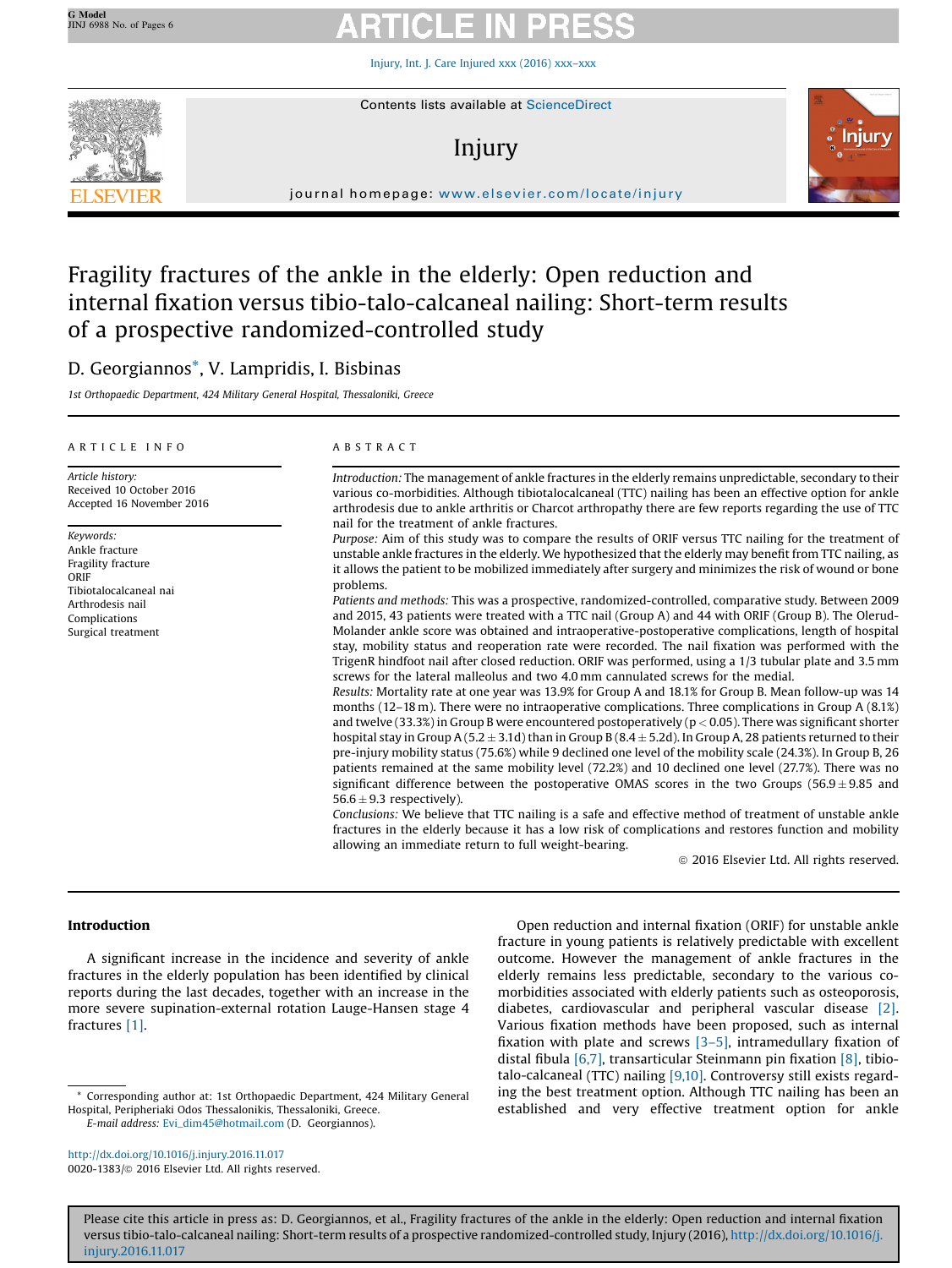### 2 D. Georgiannos et al. / Injury, Int. J. Care Injured xxx (2016) xxx–xxx

arthrodesis due to severe tibio-talar and/or subtalar joint arthritis or Charcot arthropathy [11,12] there are only few reports in the literature regarding the use of TTC nail for the treatment of ankle fractures [9,10,13].

The purpose of this study was to compare the results of ORIF versus TTC nailing for the treatment of unstable ankle fractures in the elderly. We hypothesized that frail elderly patients may benefit from TTC nailing, as it allows the patient to be mobilized immediately after surgery and minimizes the risk of wound or bone problems. To our knowledge this is the only study in the literature that directly compares the two surgical methods.

### Patients and methods

This was a prospective, randomized-controlled, single centre, comparative study. Institutional Review Board approval was obtained prior to beginning of the study by the Hospital Ethical Committee (Reg No 14836).

### Patients

Between 2009 and 2015, eighty seven consecutive patients with unstable ankle fracture were enrolled for this study. Inclusion criteria were: patients over 70 years of age, closed bimalleolar or trimalleolar ankle fractures, fracture-dislocations of the ankle joint. Exclusion criteria were: open fractures, high energy mechanism of injury, cognitive impairment according to the

abbreviated mental test score (AMTS), pathological fractures, and severe peripheral vascular disease and diabetic angiopathy.

All patients enrolled in the study signed an informed consent form. Each patient was assigned, using a computer-generated random number, to either the TTC group (group A) or the ORIF group (group B).

### Methods of assessment

The primary outcome measures collected in the present study were: intraoperative and postoperative complications, length of hospital stay, mobility status pre- and postoperatively and reoperation rate.

The functional outcome was assessed using the Olerud-Molander ankle score (OMAS) preoperatively and twelve months postoperatively. The OMAS is a self-administered patient questionnaire with a functional rating scale from 0 (totally impaired) to 100 (completely unimpaired) [14].

Patients were followed-up 2 weeks postoperatively for wound check and in a 6 weeks, 3 and 12 months postoperative appointment for clinical and radiological assessment.

### Surgical technique

All operations were performed by two senior trauma consultants or their trainees under direct supervision. Both techniques were performed with the patient in supine position and a sandbag



Fig. 1. TTC nailing technique under image intensifier. Insertion of the guide wire (a), followed by insertion of the nail (b). The TTC nail was locked proximally (c) and distally (d).

Please cite this article in press as: D. Georgiannos, et al., Fragility fractures of the ankle in the elderly: Open reduction and internal fixation versus tibio-talo-calcaneal nailing: Short-term results of a prospective randomized-controlled study, Injury (2016), [http://dx.doi.org/10.1016/j.](http://dx.doi.org/10.1016/j.injury.2016.11.017) [injury.2016.11.017](http://dx.doi.org/10.1016/j.injury.2016.11.017)